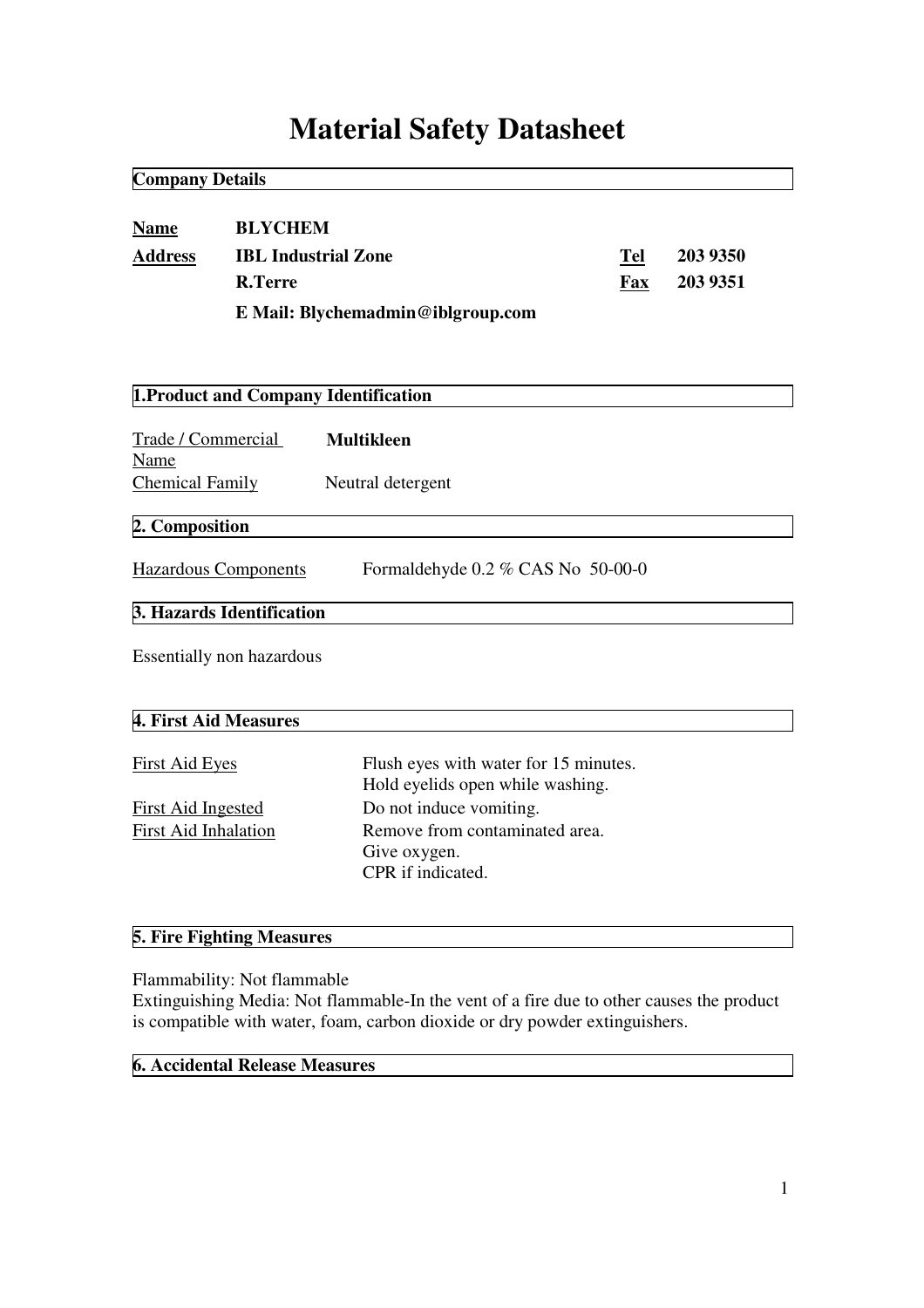Hose away with plenty of water diluting to at least 0.5%w/v (5g/L) unless this would contaminate a water course or vegetation, in which case either collect, dilute as earlier and pour down a wastewater drain (foul sewer) or absorb onto dry sand or similar material and dispose of safely as commercial waste.

#### **7. Handling And Storage**

Handling: Avoid contact with eyes. Do not mix with any other chemicals, other than advised by your Blychem representative.

Storage: Store in original containers in a cool, dry place.

#### **8. Exposure Controls/Personal Protection**

| Occupational Exposure Limits NA |                                                                                                                                                 |
|---------------------------------|-------------------------------------------------------------------------------------------------------------------------------------------------|
| Controls                        | The control measures appropriate for a particular worksite<br>depend on how this material is used and on the extent of                          |
|                                 | exposure.<br>Have a safety shower/eye wash fountain readily available<br>in the immediate work area                                             |
| <b>Personal Protection</b>      | Wear suitable personal protection equipment, including,<br>imperious gloves.<br>Have appropriate equipment available for use in<br>emergencies. |

#### **9. Physical & Chemical Properties**

Clear green viscous liquid  $pH - 6.5 - 7.5$ . Relative density – 1.02

#### **10. Stability And Reactivity**

Conditions to Avoid Avoid extremes of temperatures

#### **11. Toxicological Information**

Eyes: Can cause irritation Skin: Unlikely to be irritant in normal use Inhalation: Can cause irritation Ingestion: Unlikely to be harmful unless excessive amount ingested

#### **12. Ecological Information**

Contains substances, which can affect the aquatic environment.

#### **13. Disposal Considerations**

Disposal Method Product Dispose of safely as commercial waste